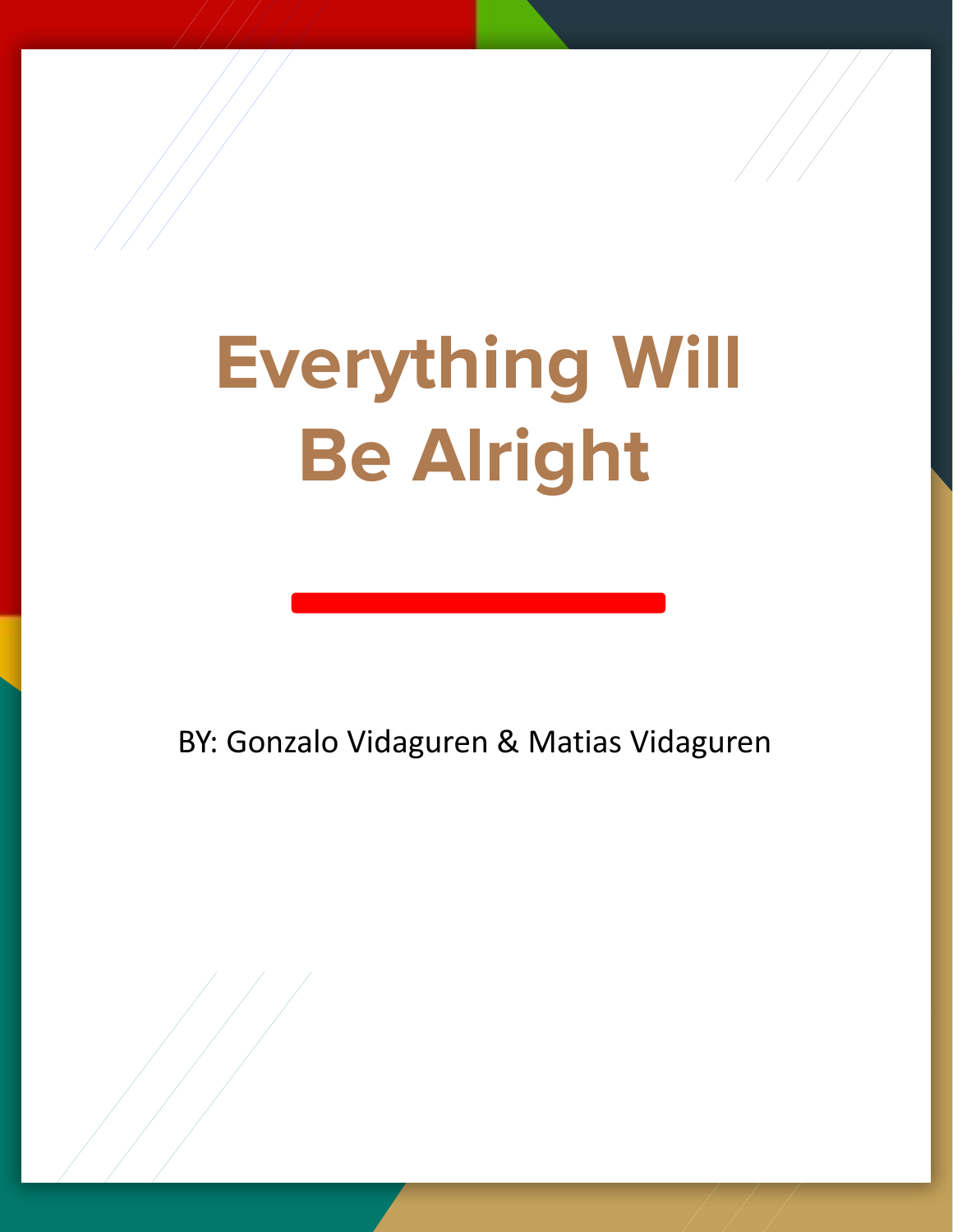## Theme And 3 Sentence **Description**

The theme of our yearbook is that no matter what we will always have hope and stick together. We choose this theme because last year we all had a hard time in school and outside of school, everyday we had to tackle problems. But we all had hope that things would get better, this year things have been going better like in person school. We had a good outcome as Everything Will Be Alright!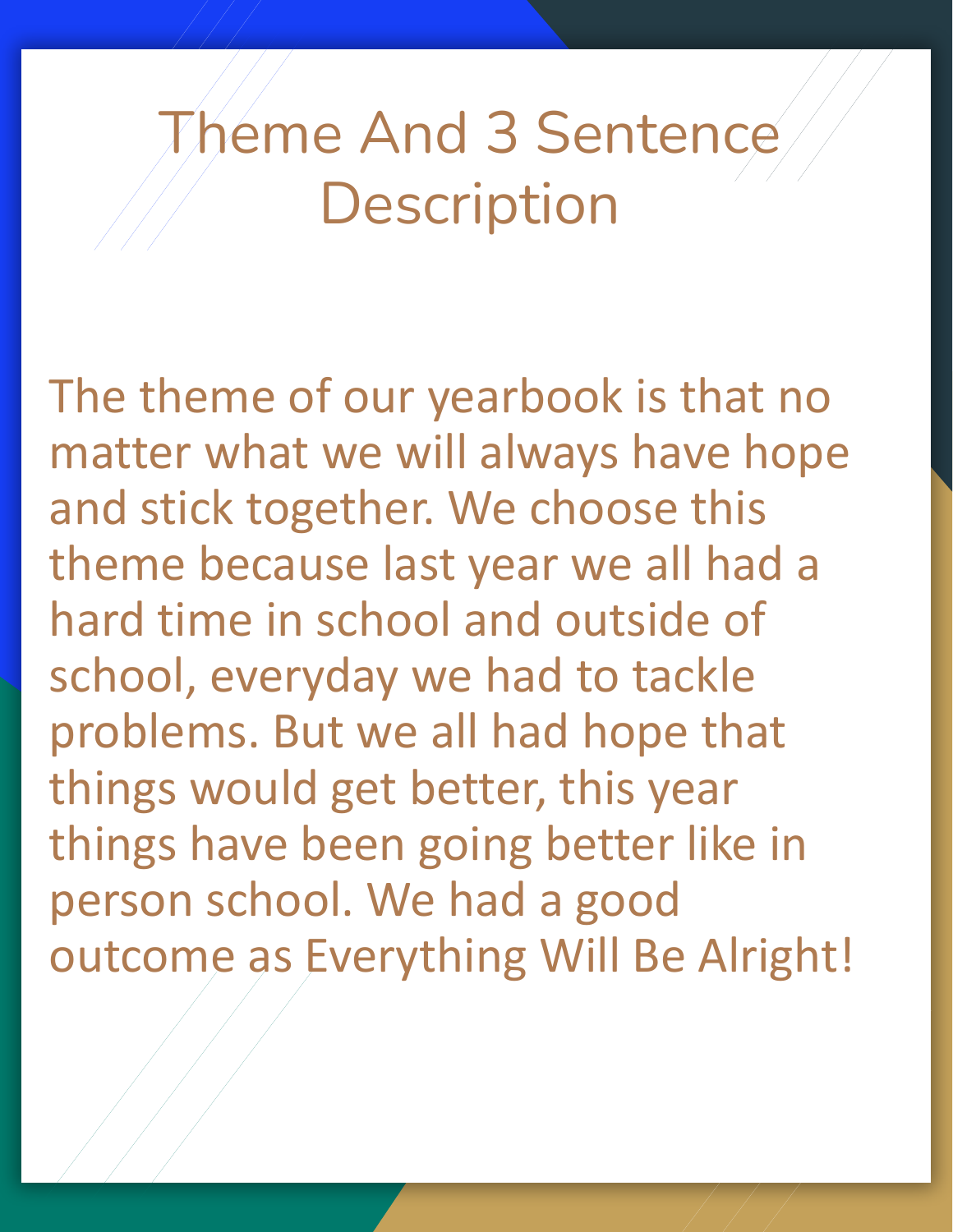

## The fonts we chose that were most suitable for our theme are...



2. Courier

New



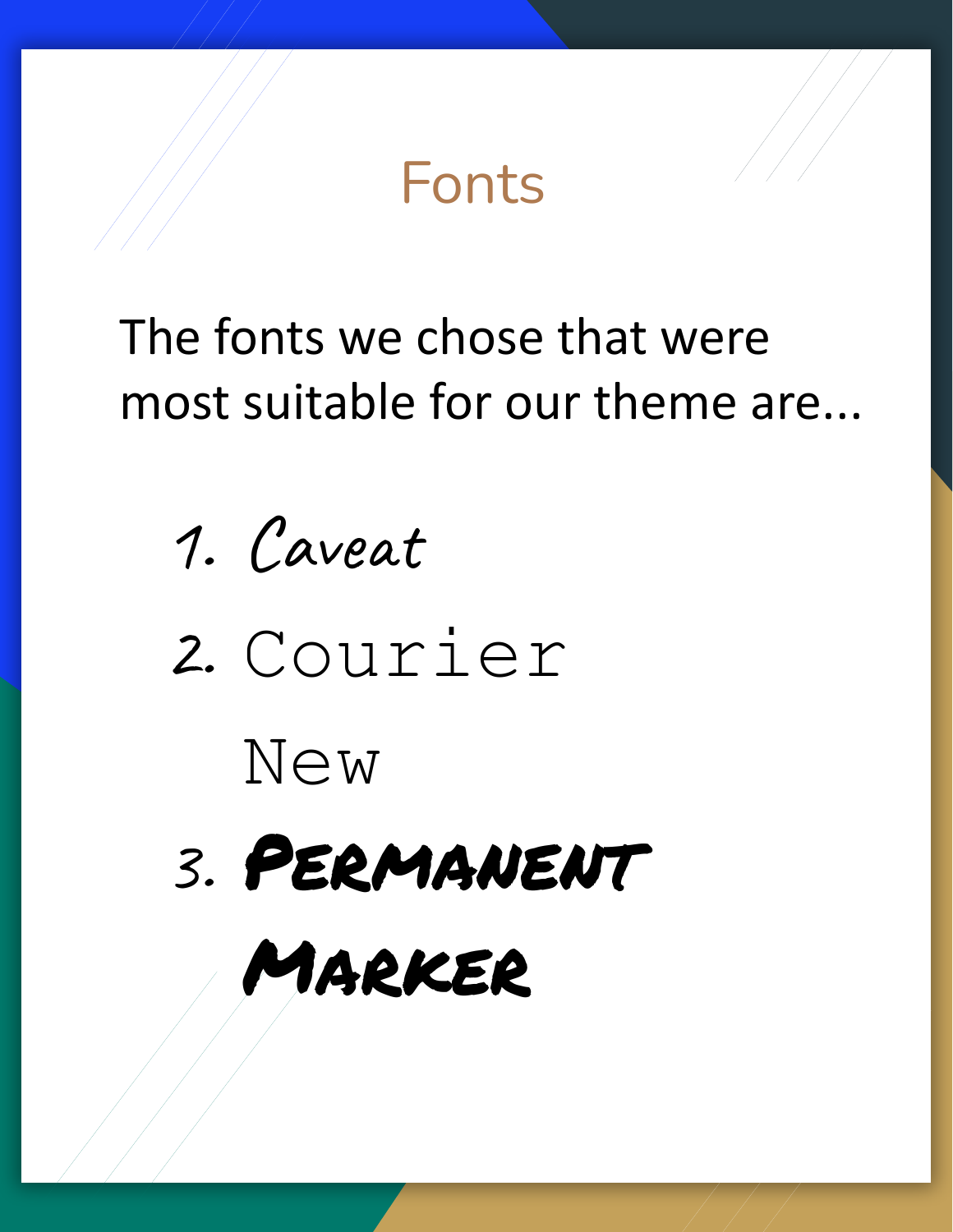## Color Pallet

Our color pallet that we picked and thought suited this theme the most were the colors Blue, Red, White, Yellow, and Orange

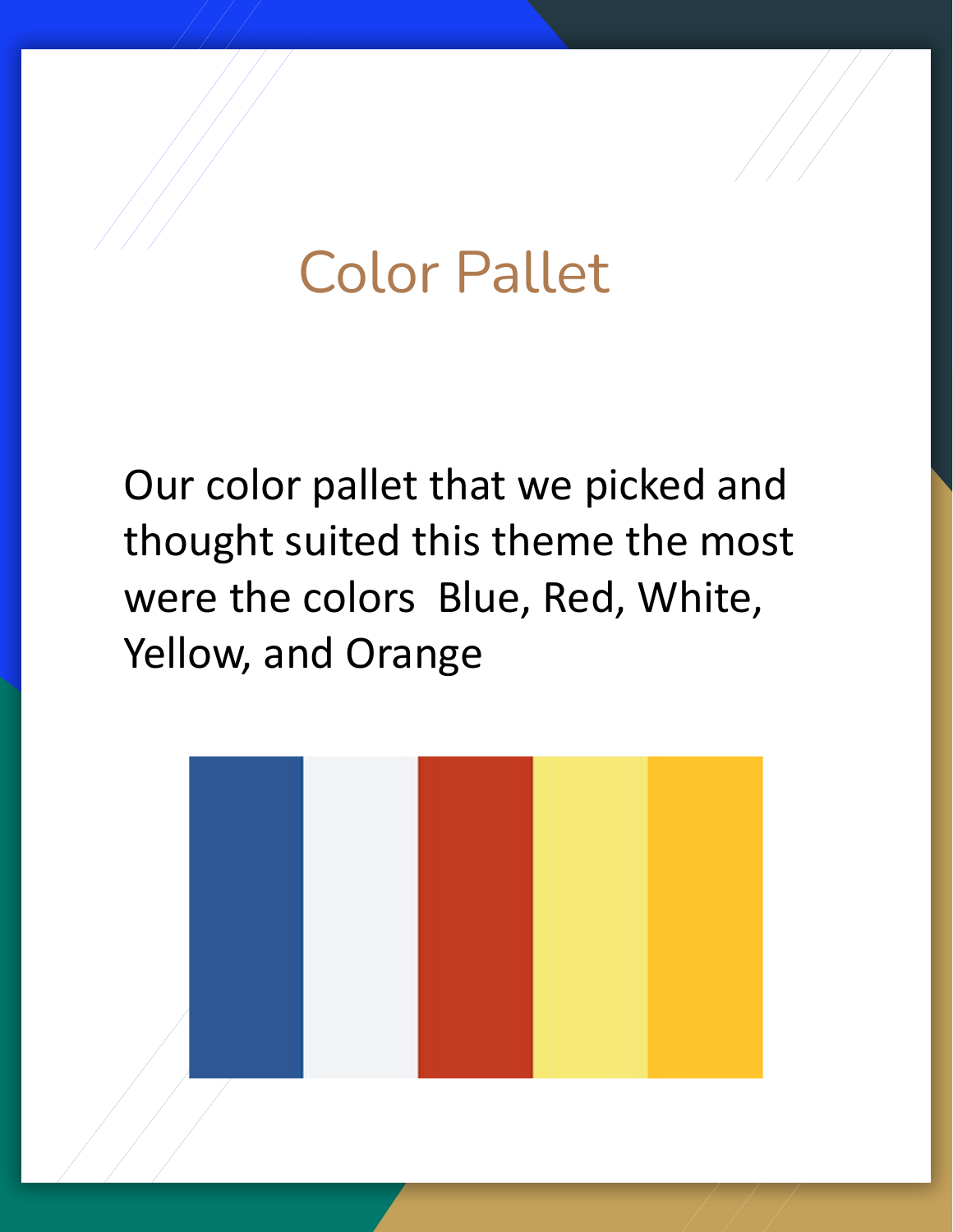**Last year we didn't know if everything would be alright. We did virtual school from zoom. We watched the news as worse and worse things kept on happening, we had to social distance, but we still had hope.**

**This year, we found out that even in the face of changes, we would be alright. This year, we had to adjust to new schedules, but we finally found our way to class. We had to wear masks in person, but at least we were together. This year we had new building being built, and we got to be together with our friends. We cheered our team at the football games. We know that even though we been through some of the worst, Everything Will Be Alright, no matter what or why things happen we will always be together.**